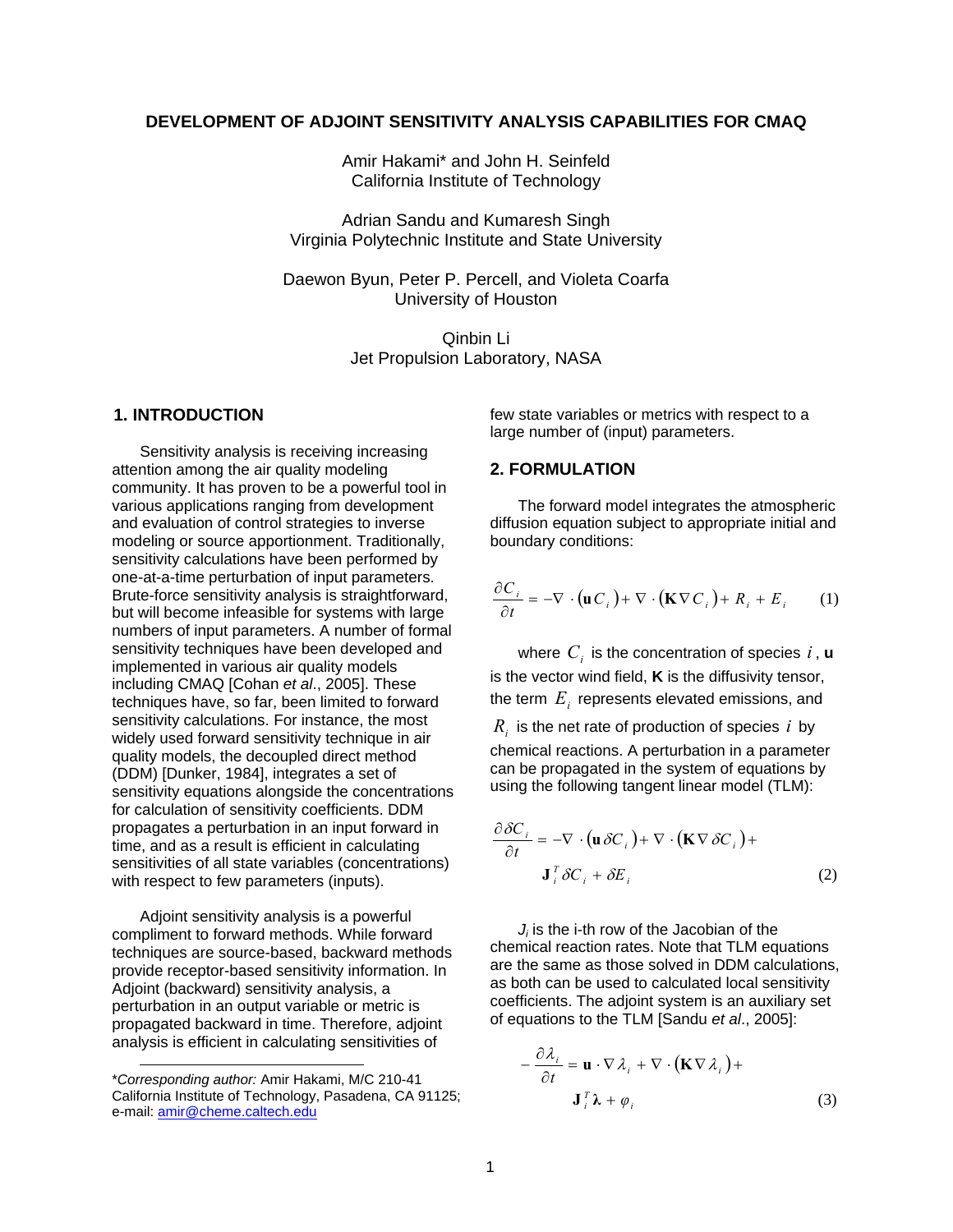where  $\lambda$  is the vector of the adjoint variables, and  $\mathbf{J}_i$  is the *i*-th column of the Jacobian for the

chemical reaction rates, and  $\,\varphi_{\!i}\,$  is the forcing term

for the adjoint equations. The minus sign in the time derivative indicates that adjoint variables are integrated backward in time. At each time step adjoint variables represent sensitivities of a predefined, receptor-based cost function with respect to the concentrations of individual species. If the cost function is defined as the concentration of a species at a location and time, the fourdimensional adjoint field for each species will simply represent the sensitivities with respect to concentrations of that species at various locations/times. Therefore, integration of adjoints equation back to  $t = 0$  results in sensitivities with respect to initial conditions. Sensitivities with respect to parameters other than initial conditions can be integrated during the adjoint calculations using the chain rule. The parametric derivative term is evaluated for the operator in the model where emission processing is carried out (vertical diffusion or chemistry in CMAQ).

# **3. IMPLEMENTATION**

Adjoint calculations can be carried out by numerically integrating equation (3). This method is referred to as the continuous adjoint, and is the focus of this paper. Alternatively, one may develop an adjoint for the discretized form of the forward model, i.e. discrete adjoint. The two methods are not equivalent, as the adjoint and discretization operators are not commutable. Development of the discrete adjoint CMAQ is presented in a companion paper.

Forward and backward sensitivity analysis capabilities for the Rosenbrock family of chemical solvers have been already implemented in the kinetic pre-processor (KPP) model (Sandu et al., 2003). In order to facilitate DDM (TLM) and adjoint implementations in CMAQ, KPP is first integrated into CMAQ. In doing so, CMAQ acquires significant flexibility in its chemistry processes. KPP has proven to be an efficient and easy-to-use chemical mechanism pre-processor, which can now be used to implement new and/or modified mechanisms in CMAQ. KPP offers a choice between 5 different Rosenbrock solvers, while the new version of KPP adds two Runge-Kutta solvers, together with their corresponding TLM and adjoint integrators. KPP solvers show better accuracy (with the same accuracy settings in

terms of the absolute and/or relative tolerances) than EBI and similar to SMVGEAR. KPP solvers are 30-80% slower than EBI, while they are 2-3 times faster than SMVGEAR (in single-processor simulations). The adjoint sensitivities show very good agreement with brute-force for chemistry integrations. An example can be seen in Figure 1 of the sensitivities of ozone concentrations at each grid cell with respect to the initial ozone concentrations, when chemistry is the only process included (no transport), as calculated by the adjoint and brute-force approaches.



Fig. 1. Sensitivity coefficients calculated by a) brute-force method, and b) adjoint method. The calculations only include chemistry.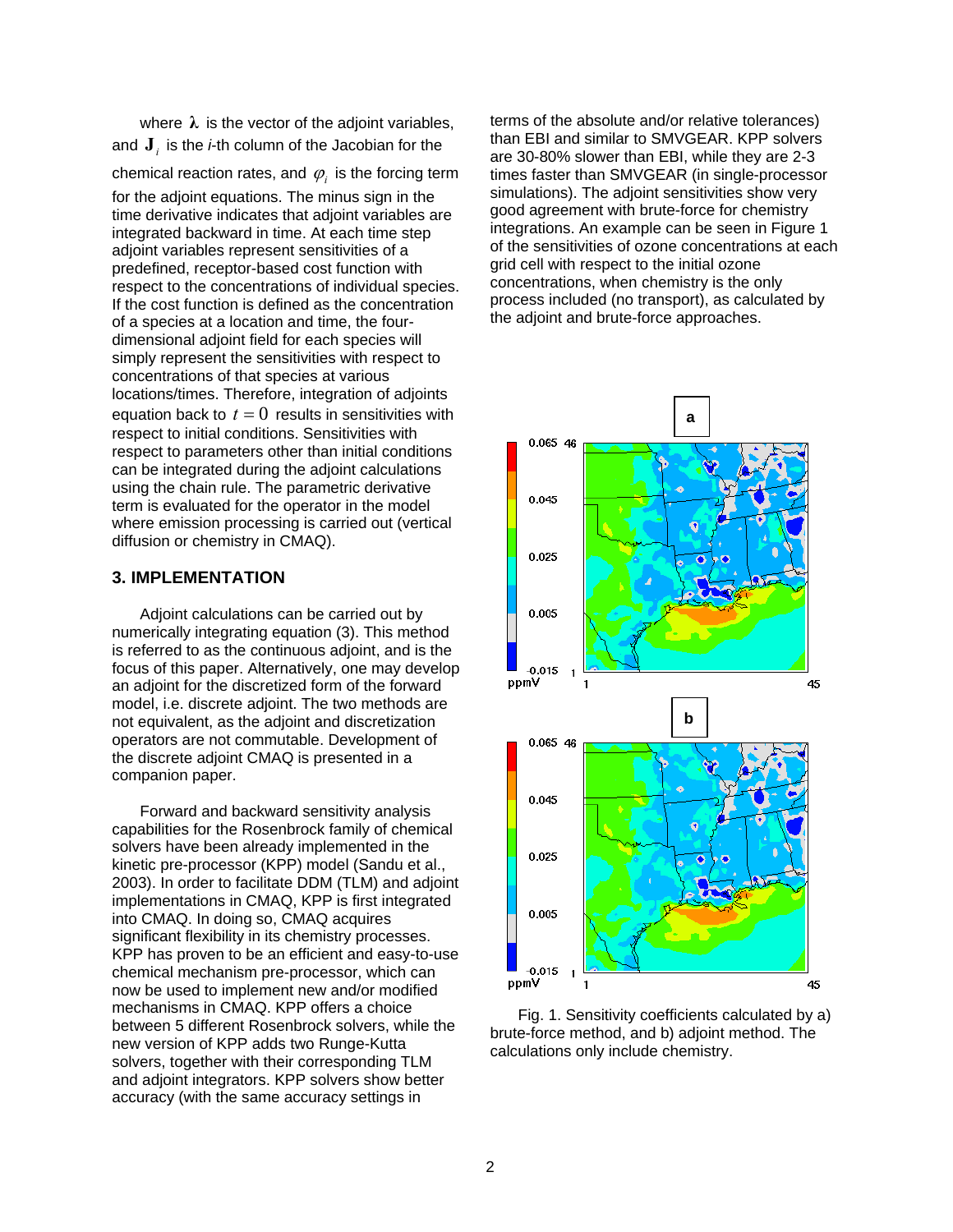In the presence of nonlinearity, integration of the adjoints in equation (3) requires knowledge of concentrations during the backward simulation. Therefore, concentrations of all species are saved during the forward integration to the hard disk. As the internal chemistry time steps can be very small, a two-level checkpointing scheme is employed [Sandu *et al*., 2005]. In the continuous approach, only the chemistry module requires checkpointing, as it is the sole nonlinear process. In reality, advection schemes such as PPM or Bott, also introduce nonlinearity into the advection process by employing flux-adjusting limiters. As a result, for the discrete adjoint implementation, the (second-level) checkpointing scheme will also need to resolve concentrations for individual chemistry and advection operators. In our implementation of continuous adjoint, we use the synchronization/chemistry time step as the checkpointing interval. For the current implementation a fixed checkpoining frequency is imposed for the duration of the simulation, and for all layers. This approach, however, will be replaced by a variable-time and layer-dependent checkpointing scheme in future.

The horizontal diffusion operator is symmetrical and therefore can be used without change in the adjoint. However, the horizontal diffusion is moved outside the couple/decouple loop, and internal decoupling with density is required. Vertical diffusion in CMAQ is solved using a tridiagonal system, which can also be employed for both continuous and discrete formulation (in transpose form). If sensitivities with respect to emissions are desired, they can be integrated during the adjoint integrations and over the internal vertical diffusion time steps. Integration of sensitivities with respect to the emissions of each species requires one backsubstitution in each call to the tridiagonal solver, and therefore, the cost associated with emission sensitivity calculations is negligible compared to the overall cost of adjoint calculations. Vertical diffusion of the adjoints is accurately captured in our simulations, as shown in Figue 2, where sensitivity of the concentrations of ozone in the first-layer cells with respect to emissions of NO in the first layer is calculated using both the adjoint and brute-force methods when chemistry and vertical diffusion are the only included processes.



Fig. 2. Sensitivity coefficients calculated by a) brute-force method, and b) adjoint method. The calculations only include chemistry and vertical diffusion.

In the continuous implementation, the adjoint advection process is treated as the reverse-wind advection. CMAQ (in PPM) integrates the flux form of the advection process, which in 1-D is written as:

$$
\frac{\partial(\rho C)}{\partial t} = -\frac{\partial(\rho u C)}{\partial t}
$$
(4)